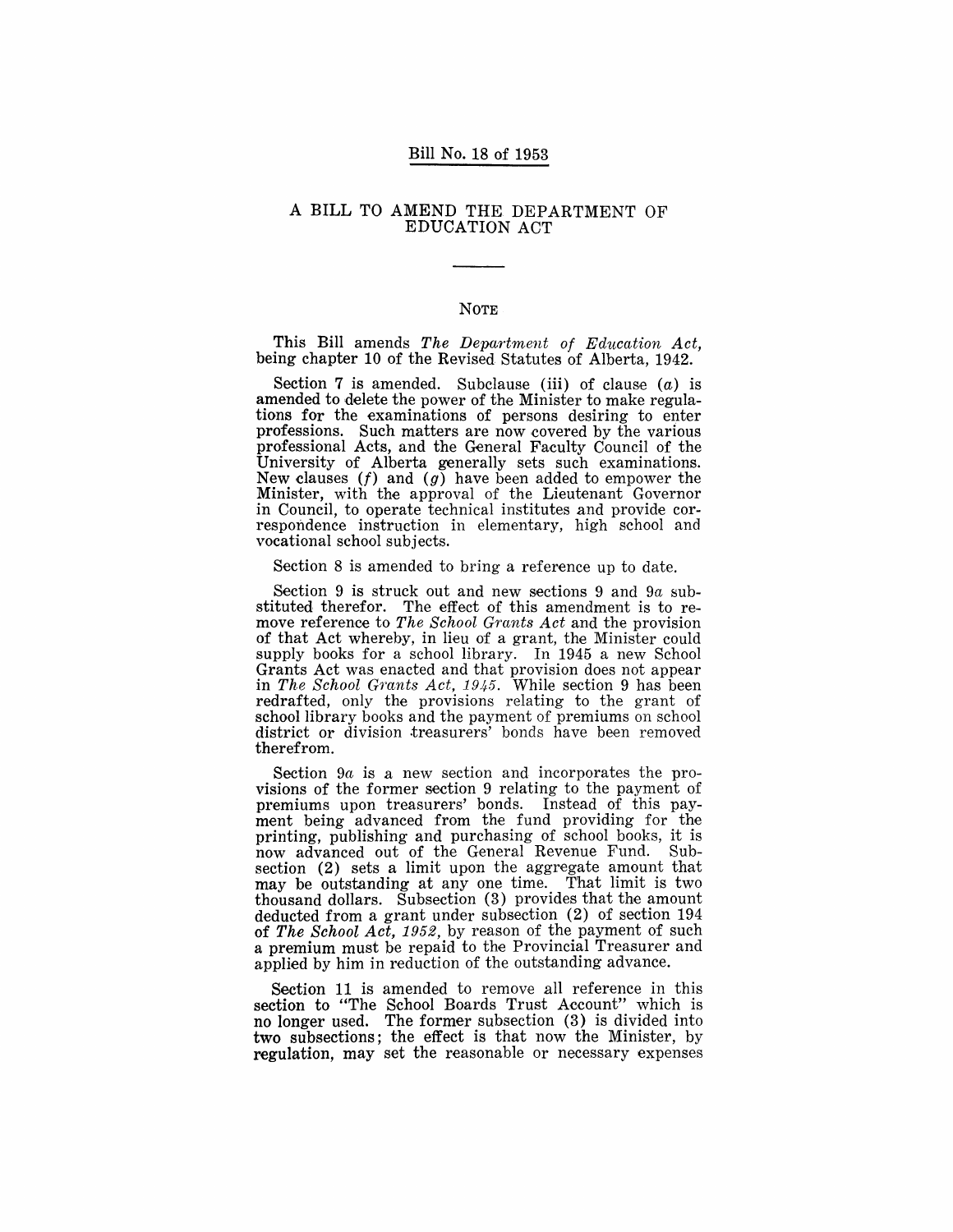incurred on behalf of a school district or division in disposing of its issue of debentures. The provision empowering the Minister to make disbursements and to deduct same before paying the proceeds of the debentures to the district or division issuing them is removed.

Section 13 is amended to refer to school divisions as well as districts.

This Bill comes into force on the 1st day of July, 1953.

### J. W. RYAN, *Acting Legislative Counsel.*

*(This note does not form any part of the Bill but is offered in explanation of its provisions.)*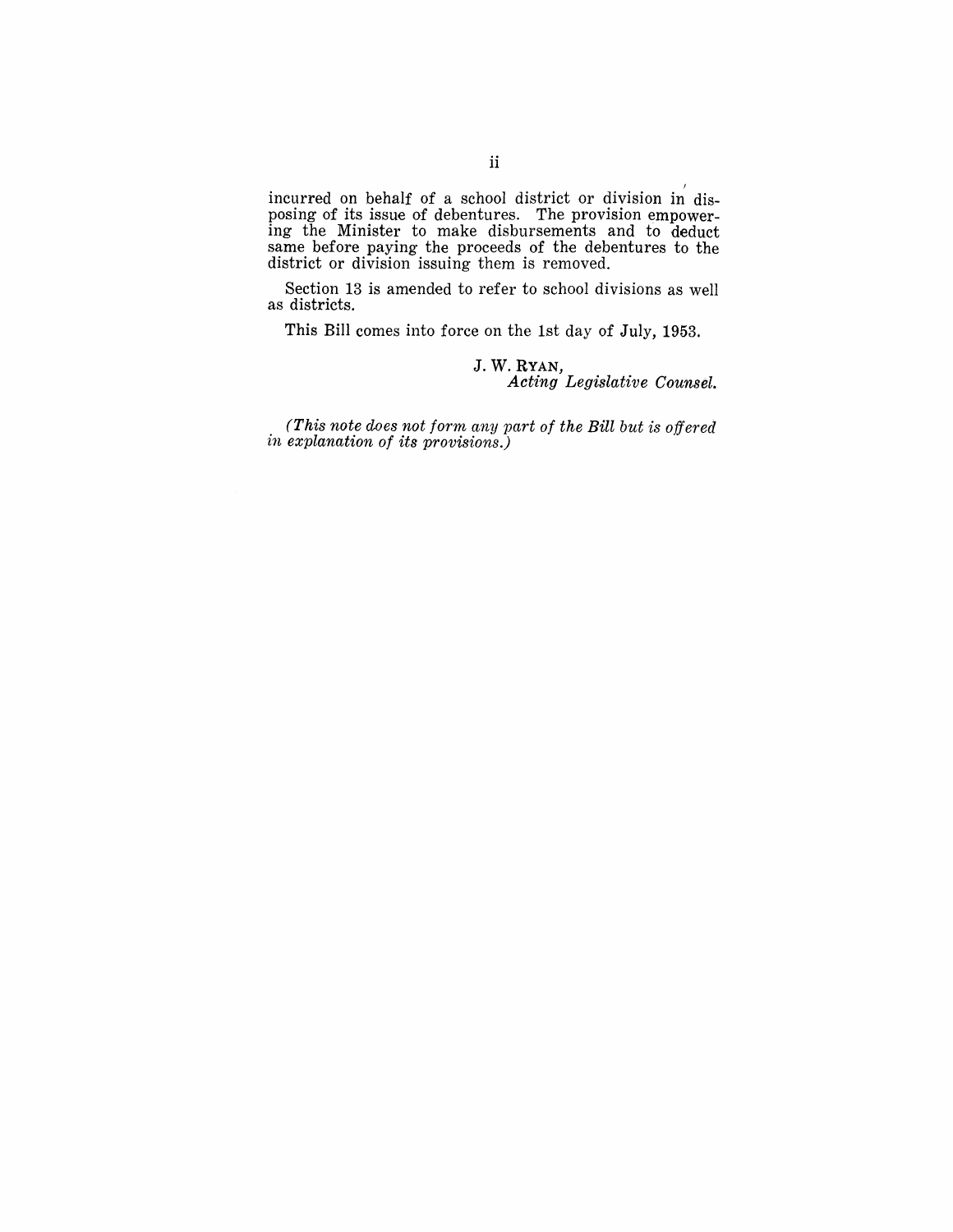## **BILL**

### No. 18 of 1953

An Act to amend The Department of Education Act.

#### *( Assented to* ,1953)

**HER** MAJESTY, by and with the advice and consent of the Legislative Assembly of the Province of Alberta, enacts as follows:

*1. The Department of Education Act,* being chapter 10 of the Revised Statutes of Alberta, 1942, is hereby amended.

**2.** Section 7 is amended  $\sum_{n=1}^{\infty}$  Section 7

amended

- (a) by striking out the words "who may desire to enter professions or", where they occur in subclause (iii) of clause  $(a)$ :
- (b) by adding immediately after clause  $(e)$  the following new clauses:
	- $f'(f)$  to operate one or more technical institutes pro-  $r_{\text{rechnical}}$ viding vocational instruction;
	- " $(g)$  to provide for instruction by correspondence Instruction in elementary, high school and vocational sub- $_{\rm{nondence}}^{\rm{by~corres}}$ jects.

3. Section 8 is amended by adding immediately after the section & words *"The School Act",* wherever they occur, the figures amended ", 1952".

**4.** Section 9 is struck out and the following is sub- $\frac{\text{Section 9}}{\text{amended}}$ 

" $9. (1)$  The Minister may have school books printed School books and published and may also purchase school books and books for school library purposes, and school supplies, and may sell the same to school districts or divisions or teachers or other persons.

"(2) Upon the requisition of the Minister, the Provincial Advances for Treasurer may advance from time to time out of the Gen- and supplies eral Revenue Fund such sums of money as are required to. pay for the printing and publishing or purchase of books and for the purchase of school supplies, but the aggregate amount of such advances at any time outstanding shall not exceed the sum of seven hundred and fifty thousand dollars.

"(3) Moneys received from time to time from the sale Reduction of  $\sim$ of any books or supplies referred to in subsection  $(2)$  shall be paid to the Provincial Treasurer and credited in reduction of the amount of the advances outstanding under subsection  $(2)$ .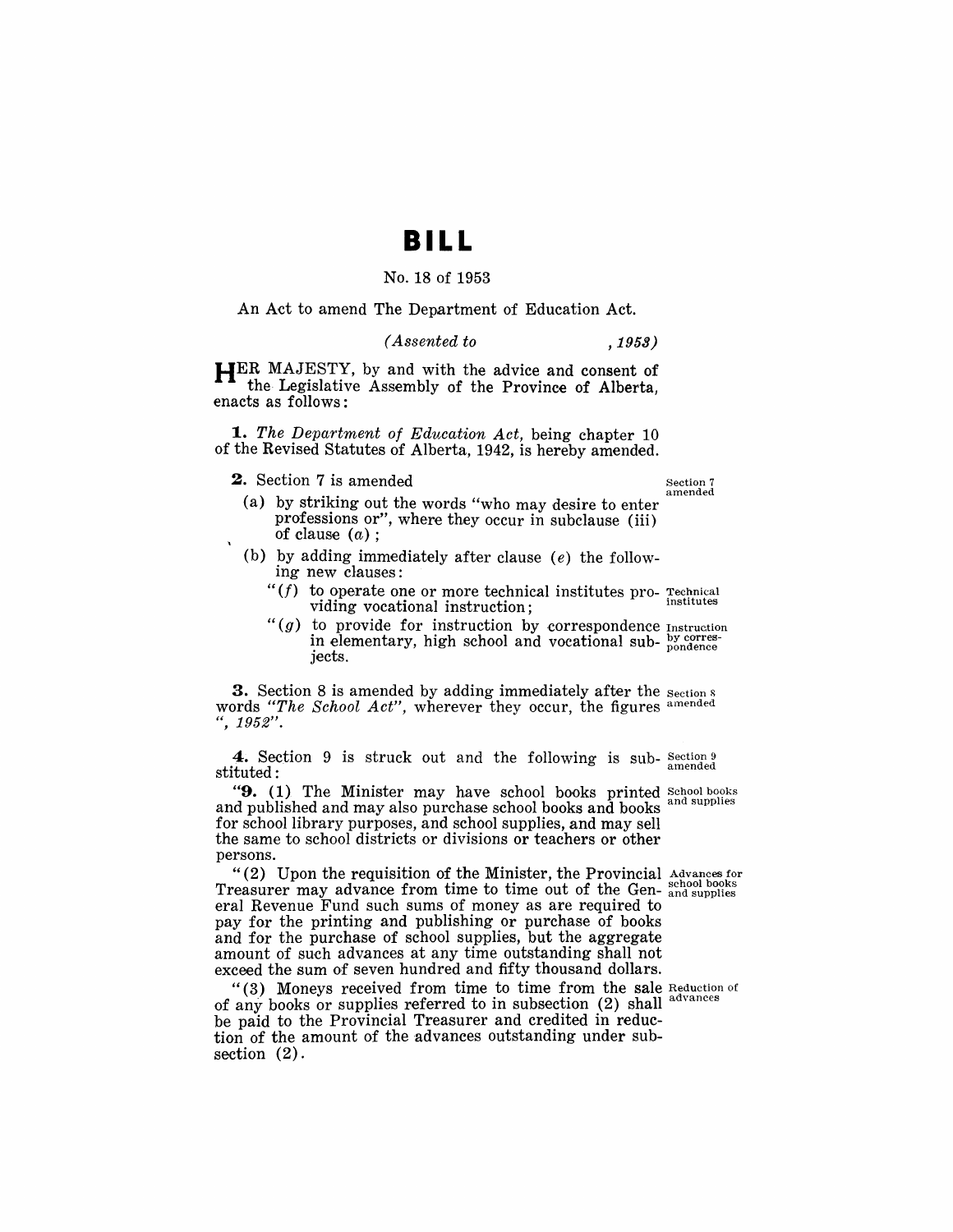Determining value of school books and supplies

New section<br>9*a*<br>Advance for premiums on bonds

"( 4) In computing the value of any book or article sold the Minister may take into account the cost of handling, storage, transportation, insurance, distribution and other costs, charges or expenses, including the expense of office assistance, that may be incurred from time to time in connection therewith.

*"9a.* (1) Upon the requisition of the Minister the Provincial Treasurer may also advance out of the General Revenue Fund such sums of money as are required to pay the premiums upon the bonds of treasurers of school districts or divisions pursuant to subsection  $(2)$  of section 194 of *The School Act, 1952.* 

"(2) The aggregate amount of such sums of money so advanced outstanding at anyone time shall not exceed two thousand dollars.

"(3) The amounts deducted by the Minister under the provisions of subsection (2) of section 194 of *The School*  Act, 1952, from the legislative grant to each school district or division shall be repaid to the Provincial Treasurer and applied by the Provincial Treasurer in reduction of the advances outstanding under subsection  $(1)$ .".

5. Section 11 is amended by striking out subsections (2) and (3) and by substituting the following:

" (2) The proceeds of all debentures sold by the Minister on behalf of a school district or division shall be paid to the school district or division that issued the debentures.

"(3) A school district or division for which debentures have been sold by the Minister may be charged such reasonable or necessary expenses connected with the sale of the debentures as are determined by regulations which may be made by the Minister.".

amended

6. Section 13 is amended

- (a) by striking out the words "schools and districts" where they occur in clause  $(a)$ , and by substituting the words "schools, districts and divisions";<br>
(b) by adding immediately after the words "The School" the words "schools, districts and divisions";<br>(b) by adding immediately after the words "The School
- Act", where they occur in clause (b), the figures ",  $1952$ ".

Coming in.to force

7. This Act comes into force on the first day of July, 1953.

2

Section 11 amended Proceeds of

debentures

Expenses re sale of debentures

Section 13